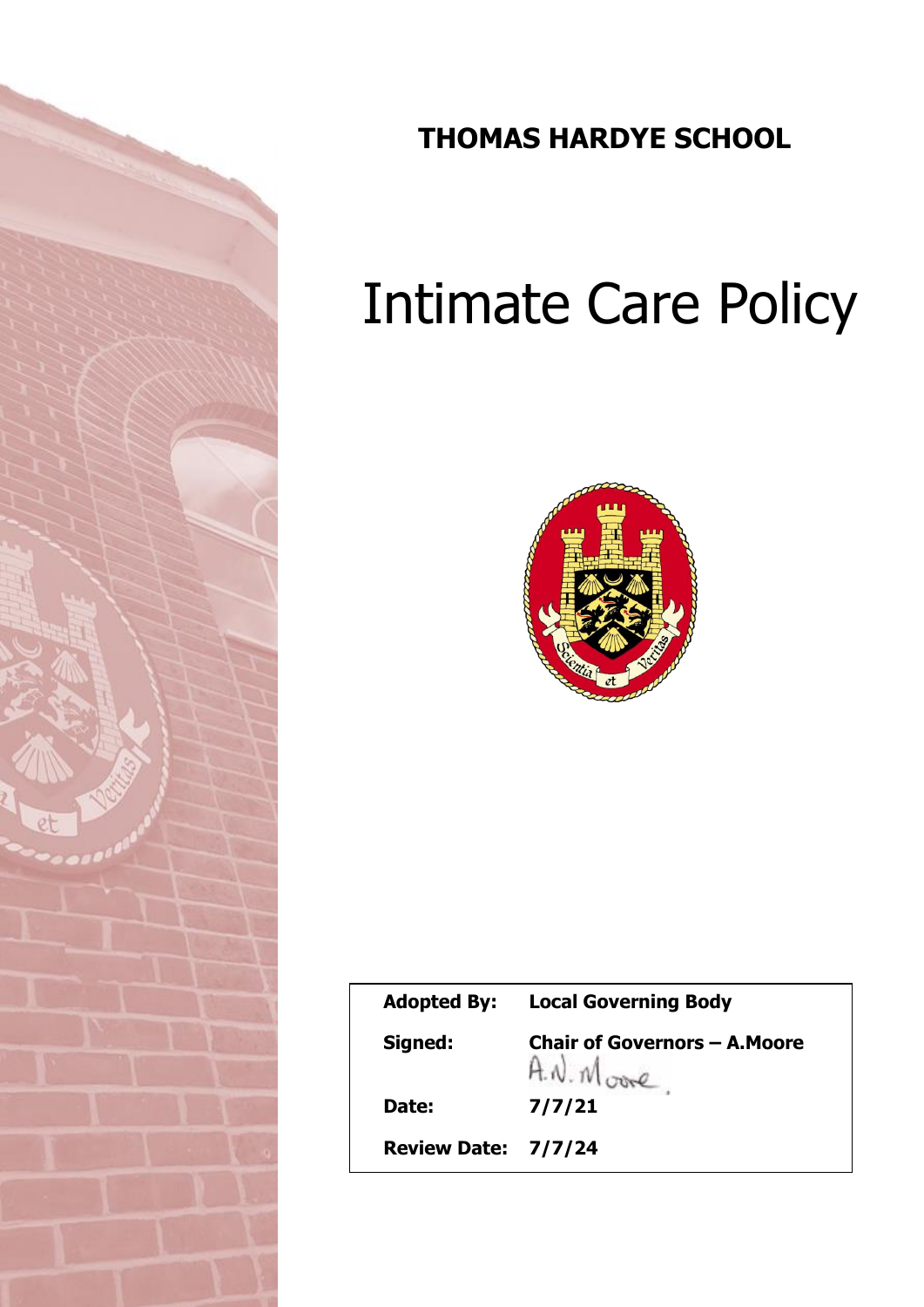# **INTIMATE CARE POLICY**

#### **THOMAS HARDYE SCHOOL**

#### **1. Introduction**

- 1.1 Intimate care is any care which involves washing, touching or carrying out a procedure to private parts of the body. It might include helping with washing, toileting and dressing or continence are or menstrual management.
- 1.2 Most pupils can do this for themselves but some can't because of their age, physical difficulties or special educational needs.
- 1.3 Intimate care also includes supervision of pupils involved in intimate self-care if this is needed.

#### **2. Principles**

- 2.1 We take our responsibility to safeguard and promote the welfare of our pupils seriously. Meeting a pupil's intimate care needs is part of this. We will adhere to Section 175/157 of the Education Act 2002 and the government guidance 'Keeping Children Safe in Education' to do this.
- 2.2 In line with the Equality Act 2010, we will not discriminate against a pupil with a disability. A person has a disability if they have a physical or mental impairment that has a substantial and long-term adverse effect on their ability to carry out normal day-to-day activities.
- 2.3 We will treat all pupils, whatever their age, gender, disability, religion, ethnicity or sexual orientation with respect and dignity when intimate care is given.
- 2.4 We will ensure that all staff undertaking intimate care will do so in a professional manner
- 2.5 In some cases, the support for a pupil's intimate care needs will be written into their Education, health and Care (EHC) plan or their SEN Support plan (or equivalent document) rather than an intimate care plan or individual healthcare plan.

#### **3. Best practice**

- 3.1 Pupils will be supported to do as much as they can for their own intimate care needs, taking into account their age and ability.
- 3.2 The pupil's preferred means of communication will always be used.
- 3.3 School staff will always explain or seek the permission of the pupil before starting an intimate care procedure, according to the pupil's age and level of understanding.
- 3.4 Staff will be trained in personal care (e.g. safe moving and handling practice) according to the needs of each pupil.
- 3.5 Staff will be aware of best practice regarding infection control, including the requirement to wear disposable gloved and aprons where appropriate.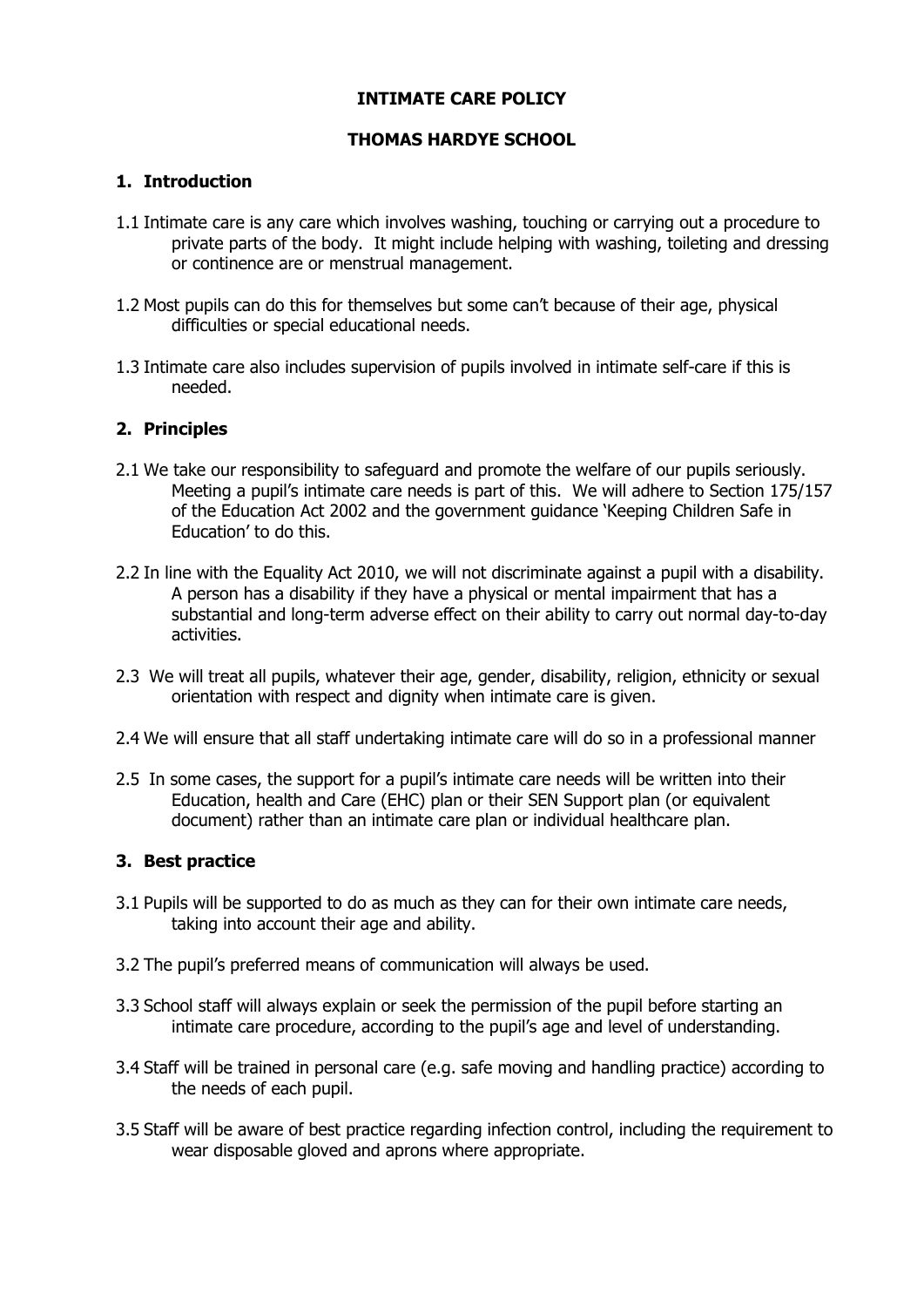- 3.6 Staff will be supported to adapt how they support individual pupils when changes happen, such as the onset of puberty and menstruation.
- 3.7 Only employees of the school will support pupils with intimate care (not students or volunteers). They will have the usual range of safer recruitment checks, including enhanced DBS checks.
- 3.8 All staff will be aware of the school's confidentiality policy. Sensitive information will be shared only with those who need to know.
- 3.9 If necessary, advice will be taken from Dorset Council regarding disposal of large amounts of waste products.

# **4. Record Keeping**

- 4.1 School staff will inform another member of staff when they are going to assist a pupil with intimate care on their own.
- 4.2 A written record will be kept every time a child has an invasive medical procedure e.g. support with catheter usage. This will be kept in an agreed format.
- 4.3 Accurate records will also be kept when a pupil received intimate care. These will be brief but will include date, time and any comments, such as changes in the child's behaviour. It will be clear who was present in every case.

# **5. Physiotherapy**

- 5.1 School staff may be asked to undertake a physiotherapy regime (such as assisting children with exercises).
- 5.2 School staff must only do this once the technique has been demonstrated by a physiotherapist and written guidance has been provided. The physiotherapist will observe the member of staff undertaking the exercises. These will be recorded in the pupil's support plan and reviewed regularly.
- 5.3 Any concerns about the regime or any failure in equipment will be reported to the physiotherapist.
- 5.4 School staff will not devise and carry out their own exercises or physiotherapy programmes.

# **6. Medical procedures**

- 6.1 Pupils who are disabled might need help with medical procedures such as the administration of rectal medication, managing catheters or colostomy bags.
- 6.2 These procedures will be discussed with parents/carers and documented in the pupil's individual healthcare plan.
- 6.3 They will only be carried out by staff who have been trained.
- 6.4 Staff will follow infection control guidelines and ensure that any medical items are disposed of correctly.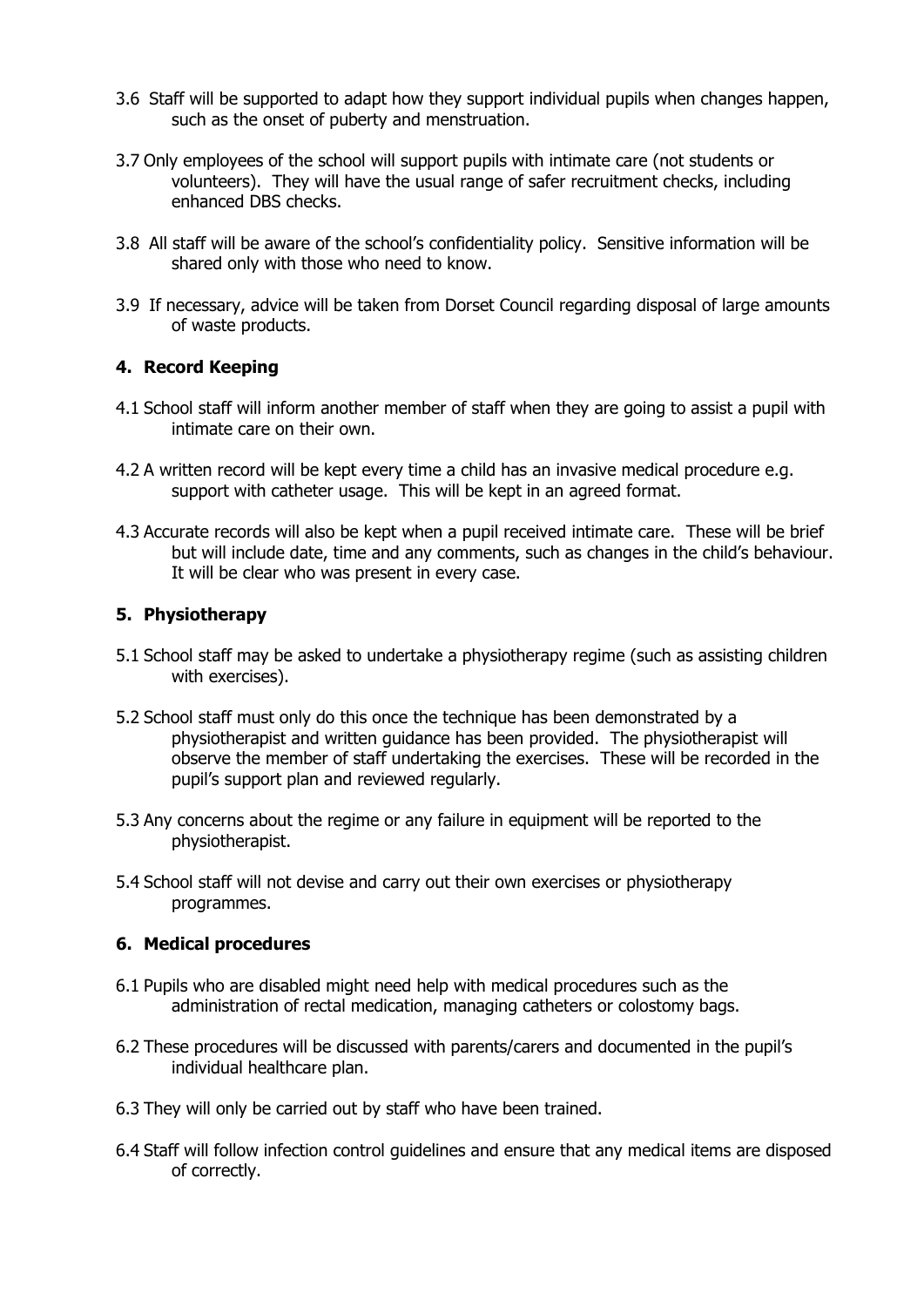6.5 Any members of staff who administer first aid will be trained in accordance with Local Authority guidance. I a pupil needs examining in an emergency aid situation, it is best to have another adult present, whilst respecting the child's privacy and dignity.

# **7. Massage**

- 7.1 Massage can be used with pupils who have complex needs to develop sensory awareness, tolerance to touch or to help them relax.
- 7.2 Massage undertaken in school will only cover hands, feet and face of pupils in order to safeguard both pupils and adults.
- 7.3 Massage will be undertaken by a suitably qualified or competent adult.